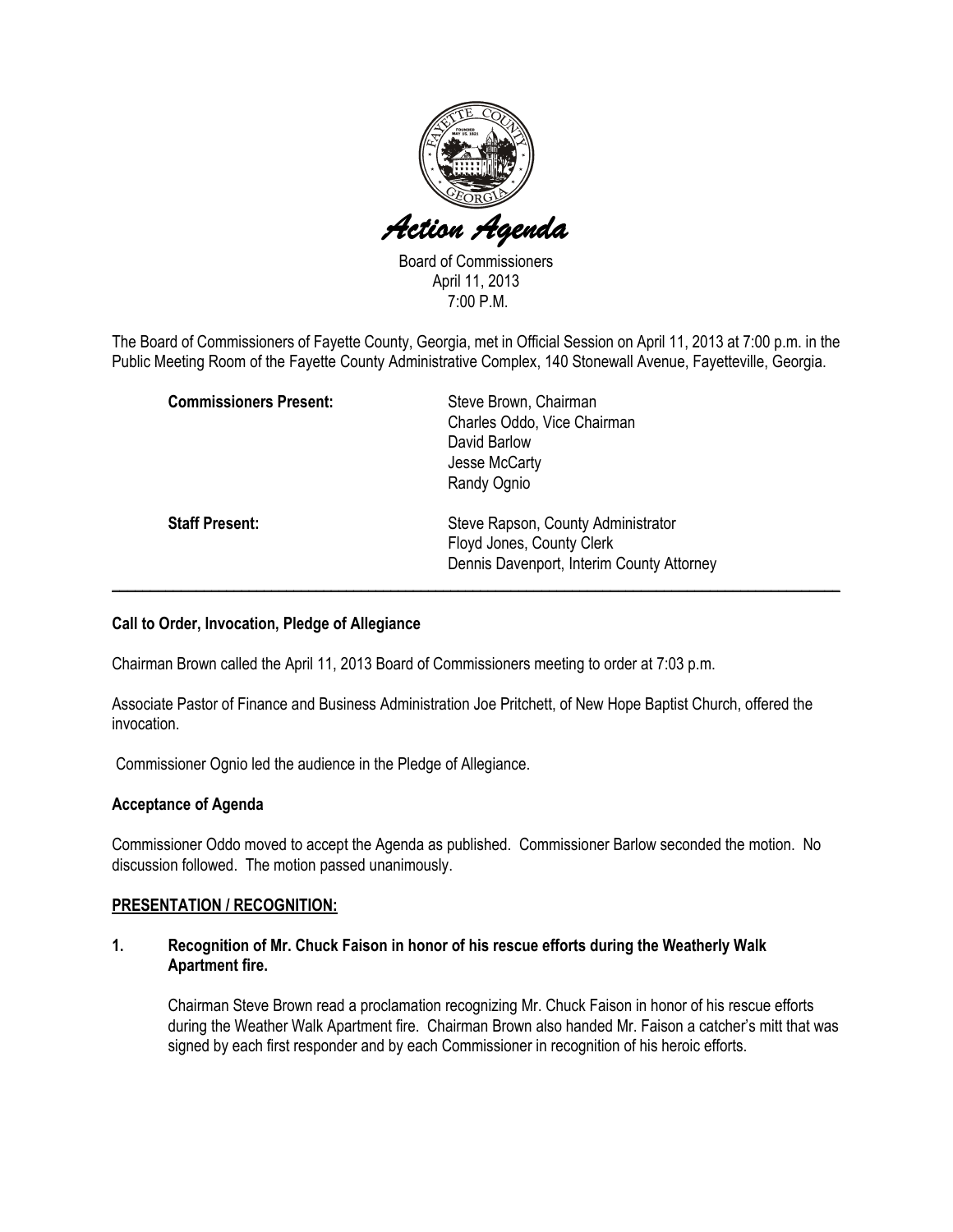Action Agenda April 11, 2013 Page Number 2

# 2. Proclamation recognizing April 2013 as "Confederate History and Heritage Month" and April 26 as "Confederate Memorial Day".

Commissioner David Barlow read a proclamation recognizing April 2013 as "Confederate History and Heritage Month" and April 26 as "Confederate Memorial Day".

# PUBLIC HEARING:

There was no Public Hearing.

# PUBLIC COMMENT:

Ray Watt: Mr. Watt said that as someone who helped get each Commissioner elected, it was disturbing to see a recent article in the newspaper. He understood that the Board recently held a retreat where many ideas are discussed, but he stated that the paper made a report that on the East Fayetteville Bypass and the S-SPLOST like "these are the facts of life". Mr. Watt reminded the Board that two administrations lost people because they were stuck on "this bypass thing". He said he expected each Commissioner this year to have an austerity-type mind-set when they review "money and what they are doing, and to correct past administration abuse, waste, and stupid things." He said he did not understand and asked if the paper misunderstood what the Board's intention was at the retreat. Mr. Watt stated, concerning the S-SPLOST, that there would be a better chance of having a foot of snow next week in Fayette County [than to see S-SPLOST pass]. He said people do not like SPLOST. He suggested that the County consolidate what Peachtree City needs, what Fayetteville needs and what the County needs, put the needs into a bundle, and figure out how much it would cost for the whole county. He suggested another approach would be for the County to obtain a bond, and by doing so get the issue off of the table.

Frank Gardner: Mr. Gardner said he had talked to County Administrator Steve Rapson during the previous week about charging a fee for parking at Lake Horton. He explained that the Mr. Rapson questioned how to administer charging a fee outside of looking at a tag on the back of a car. He said this issue gets to him that anybody who pays taxes in Fayette County will have to pay parking tax unless he has a Fayette County tag on his automobile. Mr. Gardner said he was at the Stormwater meeting a couple of weeks ago, and that a young man from Coweta County who owns land and pays taxes in Fayette County was at the meeting. He said that man, if he travels to Lake Horton, is going to get a ticket. Mr. Gardner suggested that people could put a copy of their tax bill on the dash of the car, it would stand as paying the \$10 fee. Secondly, Mr. Gardner questioned Consent Agenda Item 7 and suggested ways that the printing and mailing costs would be significantly less than \$21,448.00.

### CONSENT AGENDA:

Commissioner Ognio asked to remove Consent Agenda Item 7.

Commissioner Barlow moved to approve the Consent Agenda minus Item 7. Commissioner McCarty seconded the motion. No discussion followed. The motion passed unanimously.

3 Approval of a request from Promise Place for authorization to file a grant application in Fayette County's name with the Department of Community Affairs, and authorization for the Chairman to execute said application.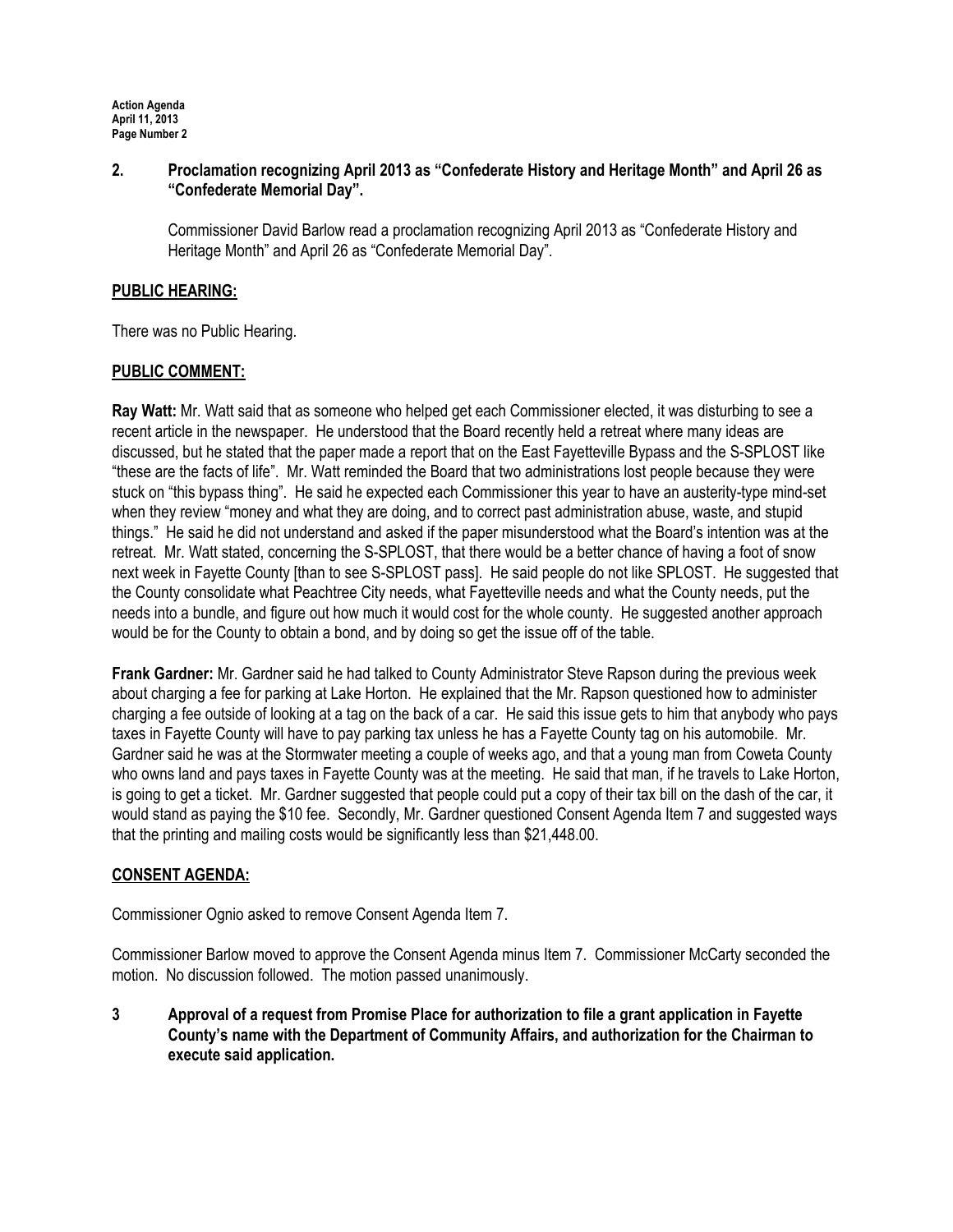- 4. Approval of mid-year budget adjustments for Fiscal Year 2013 (FY2013) including closing completed capital and CIP projects.
- 5. Approval of staff's recommendation to appoint Interim Deputy Fire Chief Thomas F. Bartlett as the representative from Fayette County Fire and Emergency Services to the Region 4 EMS Council.
- 6. Approval of staff's recommendation to authorize Mill Creek Environmental Services to complete the scope of work required to abandon seven (7) monitoring wells and to prepare a Completion Report and Certification for submittal to the Georgia Environmental Protection Division in an amount not to exceed \$2,226.15, and authorization for the Chairman to execute related contracts and documents.
- 7. Approval of staff's request to award Bid #880 to low bidder, The Master's Touch, LLC., in the amount of \$21,448.00, for preparing and mailing Personal Property Return Forms and Assessment Notices, and authorization for the Chairman to sign the contract and related documents contingent upon the County Attorney's review.

Commissioner Ognio said he brought up the same question raised by Mr. Gardner during Public Comment. He said he was informed the work was done cheaper than can be done currently done in-house. He stated that he wanted to see that this request is investigated before it comes up again next year in order to see if there is equipment or another way to help cut the cost.

Commissioner Ognio moved to approve staff's request to award Bid #880 to low bidder, The Master's Touch, LLC., in the amount of \$21,448.00, for preparing and mailing Personal Property Return Forms and Assessment Notices, and authorization for the Chairman to sign the contract and related documents contingent upon the County Attorney's review. Commissioner Barlow seconded the motion. No discussion followed. The motion passed unanimously.

- 8. Approval of staff's request for the Board to declare approximately 12,000 transponder, excess brass, copper, and cast iron as unserviceable, to authorize staff to sell said items to the highest bidder or through the GovDeals website, and to return proceeds to the Water System's Sale of General Fixed Assets account.
- 9. Approval of the Water Committee's recommendation to allow The Frederick Brown, Jr. Amphitheater in Peachtree City to insert a flyer in the customers' water bills during the month of June 2013.
- 10. Approval of the March 25, 2013 Board of Commissioners' Stormwater Town Hall Meeting Minutes and the March 28, 2013 Board of Commissioners Meeting minutes.

# OLD BUSINESS:

### NEW BUSINESS:

11 Consideration of the Georgia Department of Transportation's "Option for Right of Way" for the widening and reconstruction of State Route 54 (GDOT PI Number 721440).

County Administrator Steve Rapson explained that this request represented the fair market value of the easements as determined by the Georgia Department of Transportation (GDOT), and he said this request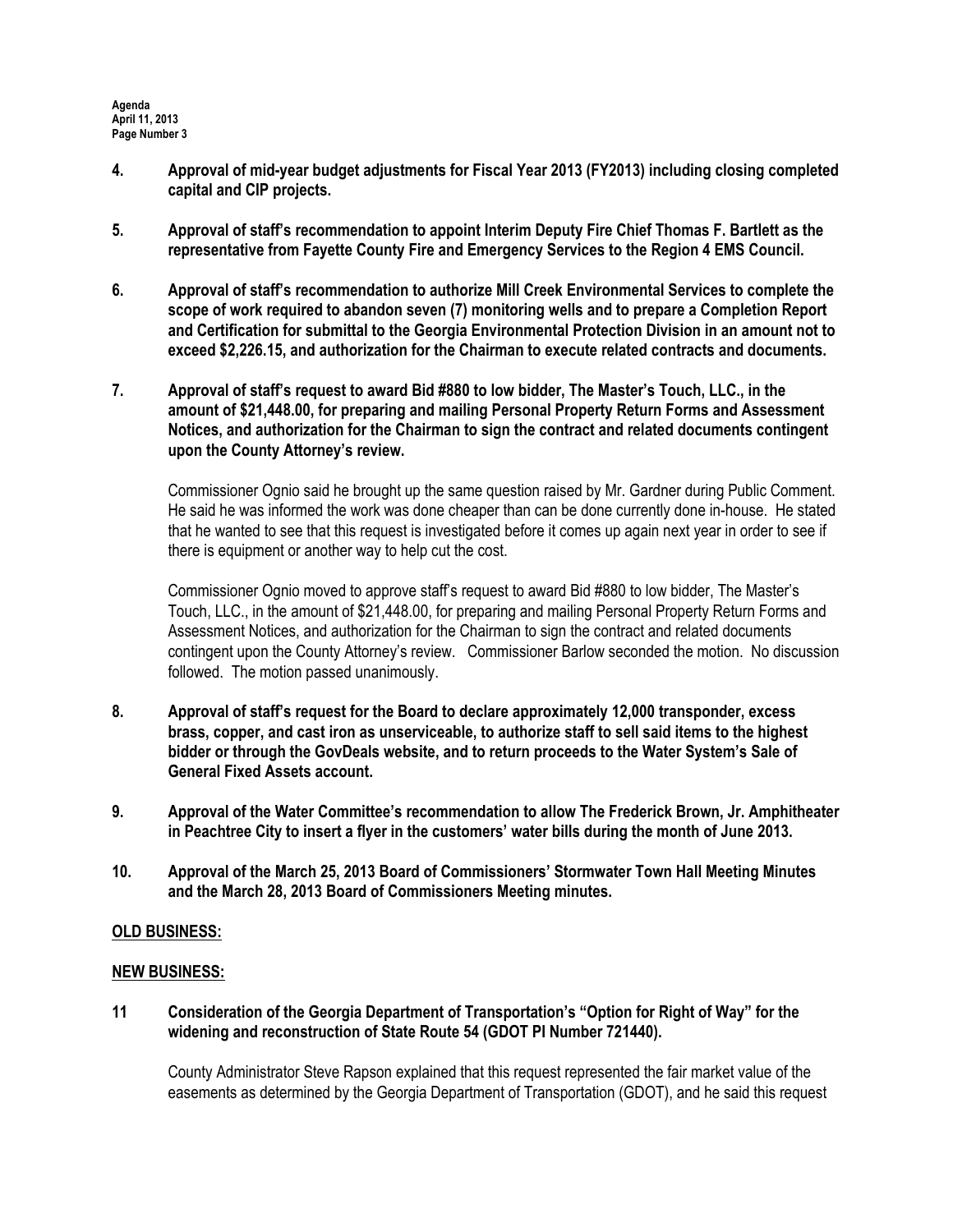was really just a pass through that requires the Board's approval since it is an agreement with GDOT. Chairman Brown asked if this was the land next to the ballpark, and Mr. Rapson replied that the land was next to McCurry Park.

Commissioner Ognio moved to approve the Georgia Department of Transportation's "Option for Right of Way" for widening and reconstruction of State Route 54 (GDOT PI Number 721440). Commissioner McCarty seconded the motion. No discussion followed. The motion passed unanimously.

# 12 Consideration of staff's request to combine the current four (4) technology service agreements with Siemens Buildings Automation Systems into one agreement, and authorization for the Chairman to sign said agreement.

County Administrator Steve Rapson explained that this request was taking four contracts and basically just consolidating them into agreement. He stated that by taking this step, the County would save more than \$10,000. He stated that the Board's vote would be to ratify those actions.

Chairman Brown asked which four facilities were being combined. Buildings and Grounds Director Greg Ownby replied the four facilities included the Justice Center, the Jail, the Annex Building, and the Library. Chairman Brown clarified that the County would get a better price by putting the four locations into one contract. Mr. Ownby agreed that the County would get a better price.

Commissioner Barlow moved to combine the current four (4) technology service agreements with Siemens Buildings Automation Systems into one agreement, and authorization the Chairman to sign said agreement pending counsel's approval. Commissioner McCarty seconded the motion. No discussion followed. The motion passed unanimously.

# 13 Consideration of Commissioners Oddo's and Ognio's request for the Planning Commission to review potential changes for variances for improved illegal lots and for the Planning Commission to work with the County Attorney to finalize and present recommendations to the Board of Commissioners at a later date.

Commissioner Oddo reminded the Board that recently a zoning issue came before the Board concerning an illegal lot. He said the fix was to make it legal, but it was a change to the zoning ordinance. He said the Board was not able to make the lot legal since there was concern about the Land Use Plan and what might happen. That said, Commissioner Oddo stated that the problem and difficulty still exists, and that there are citizens with illegal, non-conforming properties, with no fault of their own. He said the County does not want to find itself as the owner of the properties since it is better to have the citizens take of the properties. He said the Board was trying to resolve the issue, and the Board is asking the Planning Commission to discuss the issue with the County Attorney in an effort to come up with some language that will create a variance that will allow the Board to take the lots and make them nonconforming legal. He said it would give the people a way to have the property without having a burden hanging over their heads. He said the Board would ask the Planning Commission to do away with Legal Non-Conforming Status Zoning District.

Commissioner Oddo moved to direct the Planning Commission to come up with some language that would allow some variance for nonconforming properties, and to do away with Illegal Nonconforming Status Zoning District. Commissioner McCarty seconded the motion. Discussion followed. The motion passed unanimously.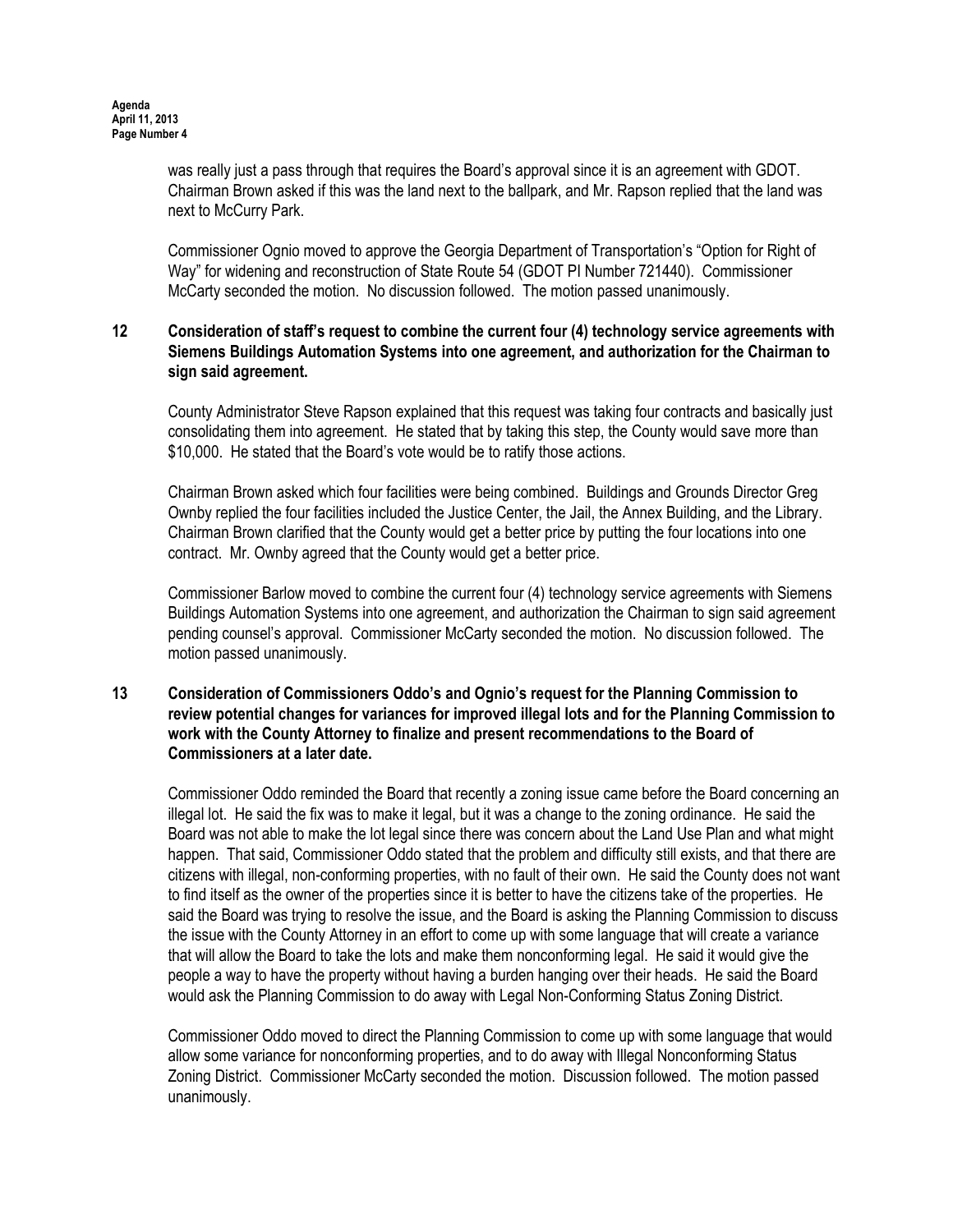Agenda April 11, 2013 Page Number 5

# 14. Commissioner Randy Ognio would like to discuss issues concerning former County Attorney Scott Bennett.

Commissioner Ognio stated that he reviewed the Marshal's investigation concerning former County Attorney Scott Bennett. He said the investigation was started due to missing hard drives from the county computer, and the investigation report concluded that Mr. Bennett may have violated the Georgia Open Records Act.

Commissioner Ognio moved that the Board forward the information to the State Solicitor. Commissioner Barlow seconded the motion. No discussion followed. The motion passed unanimously.

# ADMINISTRATOR'S REPORTS:

Clarifying Several Points: County Administrator Steve Rapson stated that there was one point of clarification was a factual misstatement that was in the paper in regards to the Stormwater Utility. He affirmed that the SPLOST was proposed, but that there was also the fact that the Board was going to eliminate the Utility Fee from four years to two years while the SPLOST is collected, and the two years after the SPLOST, as opposed to lowering the fee to 90 percent. He said there was also a comment made in regards to issuing a bond. He explained that either a bond or a SPLOST would still require a referendum and would be a voter-required request. Concerning the East Fayetteville Bypass, Mr. Rapson said the discussion was to evaluate the option but he affirmed that no decision was made by the Board in regard to that particular item. He said staff is still in the evaluation mode. Mr. Rapson closed his comments speaking about the Water System and the issue of citations at Lake Horton. He said the citations at Lake Horton are not a General Fund issue but is really a Water Department issue since the Water Department actually maintains the sites. He said the tag on file is the easiest way to check for residency, and he suggested for the business owner, and if he has a business in Fayette County, to register his vehicle at that location and it would resolve that particular issue.

### ATTORNEY'S REPORTS:

Notification of Executive Session: Interim County Attorney Dennis Davenport reported that he had two items of Pending Litigation, one item of Real Estate, one Personnel matter, and reviewing of Executive Session Minutes for consideration in Executive Session.

Ethics Ordinance: Interim County Administrator Dennis Davenport reminded the Board that in January there was discussion about Municode and codification, and how there would be some time to go through the process before there could be any substantial changes to it. He said he had information from Municode that gave him some comfort that they are at the point where, if the County wanted to start making changes, they could handle the changes. He said the reason he brought that up was because the Ethics Ordinance seemed to be the thing that was at the forefront of everyone's mind with respect to looking at it and seeing where the County stood. He said he wanted to distribute a copy of the ethics ordinance as it exists today and as it existed prior to being substantially changed, to look at the difference, to start a conversation, and to find out what direction the Board wants to go and how to accomplish making revisions to the ethics ordinance. He reported that he would bring the issue to the Board at the next meeting.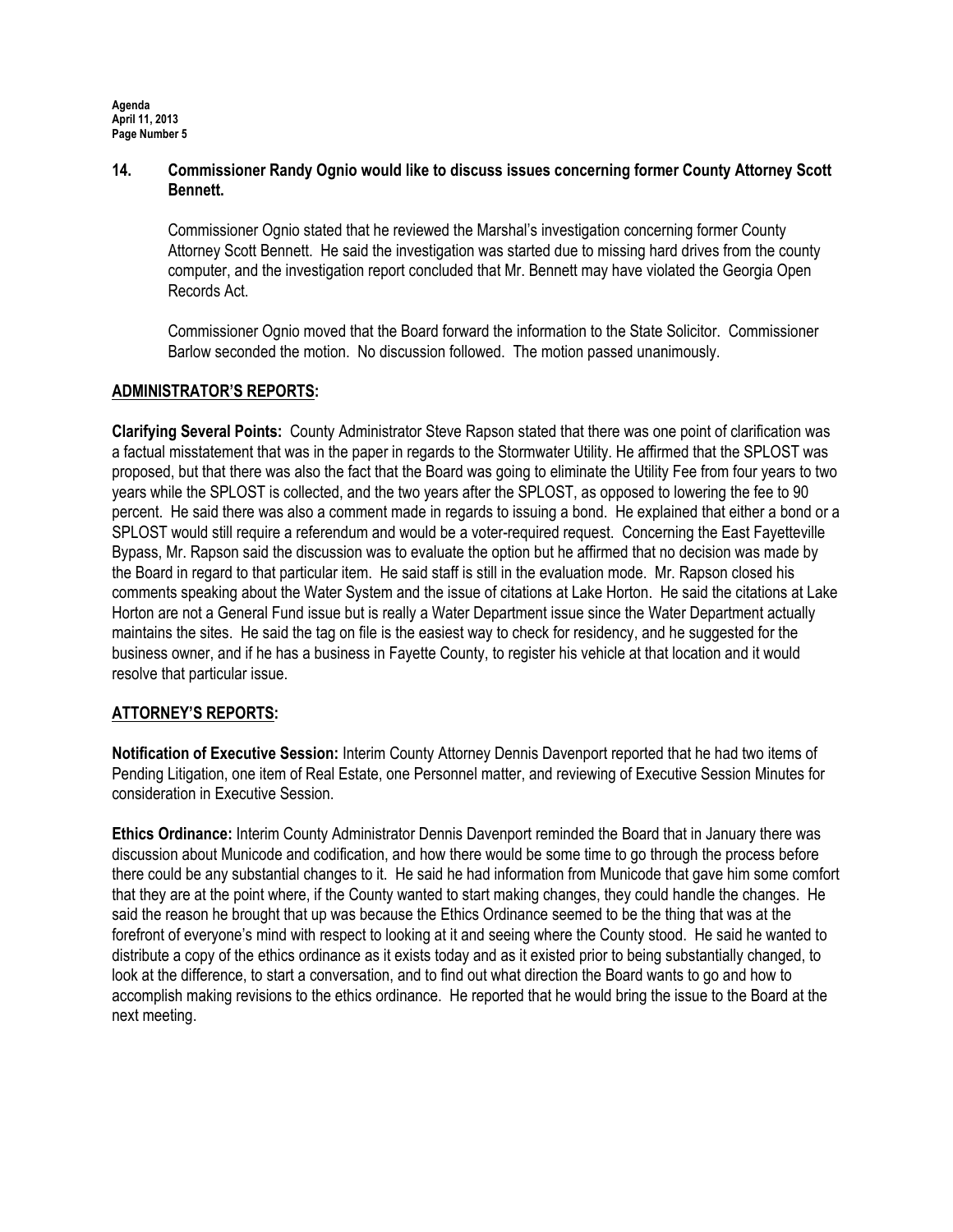### COMMISSIONERS' REPORTS:

Commissioner Barlow: Commissioner Barlow pointed out that reporter John Munford was in the audience and that he attended the Workshop meeting that is referred to as a retreat. He said that after he read the article, like Ginger Smithfield and others, that he too was under the impression that the Commissioners had agreed to continue with the East Fayetteville Bypass. He said that could not be further from the truth. He said the part that was sad for him was that perception becomes a lot of people's reality. He said that sadly a number of complaints have come to the county's office via email and voice messages, and the citizens have interpreted the article. He asked Mr. Munford to write an article from this evenings meeting that clearly indicates that the Board was not moving forward with the East Fayetteville Bypass. He said it was a topic of discussion, that he asked the question how much money had been spent on the research and engineering, but that he recalled that this issue was just one of many discussions that the Board had in trying to move forward.

Commissioner Oddo: Commissioner Oddo said he enjoyed the retreat since it gave him the opportunity to meet more folks and to reacquaint with others. He said the idea for the new commissioners and at least for him was to see a snapshot of where the County is at this moment in time, and from that to help set priorities. He said it was in no way intended to be a meeting where decisions were made. He said the Board talked about a lot of times. He said he asked a question about how many paved roads were in Fayette County, and there was no vote taken on that question either. He wanted the people to understand that the retreat was an excellent way for the Commissioners, especially the new Commissioners, to get together, understand where they are and the situation, to talk through ideas, and prepare for upcoming budget talks. He encouraged the people to attend the meetings, to come to the retreats, and to become a part of the work. He repeated that no decision was made at the retreat, but that it was a place for learning.

Commissioner McCarty: Commissioner McCarty began his comments saying: "I was, always have been, am, and always will be against the SPLOST bypass situation that we have in this county. That has not changed. Some things we're stuck with because we are to the point it, work and things were done before we had control over it, that we still don't have control financially. We are looking out for the financial interest of this county." He said that there were aspects of the bypass that cannot be undone, and that if they are left undone it would leave the County with a big, several-miles long "mudstrip". He said so much work has been done that the County is at a point where it has to be finished or else the County will lose all the money that has been put on it. He said "No bypass is on my agenda. Period." He said the only way a bypass would be on his agenda would be if the citizens of Fayette County stood up and told him that is what they wanted. He said he represents every citizen of Fayette County, and he has to listen to what they say. He said the citizens elected him because of his stand against the bypass, and that has not changed. Commissioner McCarty spoke about the impact of the bypass to his property including more snakes and a bobcat. He said a flock of guineas came through his yard and they left a good experience by eating all of the ticks and fleas.

### Commissioner Ognio:

Stormwater SPLOST / Infrastructure Repair SPLOST: Commissioner Ognio spoke about the Stormwater SPLOST. He said that during the Townhall Meetings, the Board listened to the citizens. He said the citizens let it be known loudly "It's unfair. We're paying for it and everybody uses the roads. He said it appeared that the SPLOST was the most equal way to fund the repairs. He thought the SPLOST should be classified as Infrastructure Repair, and that it should not be called Stormwater anymore. He thought it should be funded by everybody, and that the SPLOST would even have people who travel to Fayette County from out of county help pay for it since they use County roads too. He said it seemed to be the logical way to raise the funds. He said he knew there would be a lot of opposition, and that it was hard to get the citizens informed enough to be willing to vote for it. He said the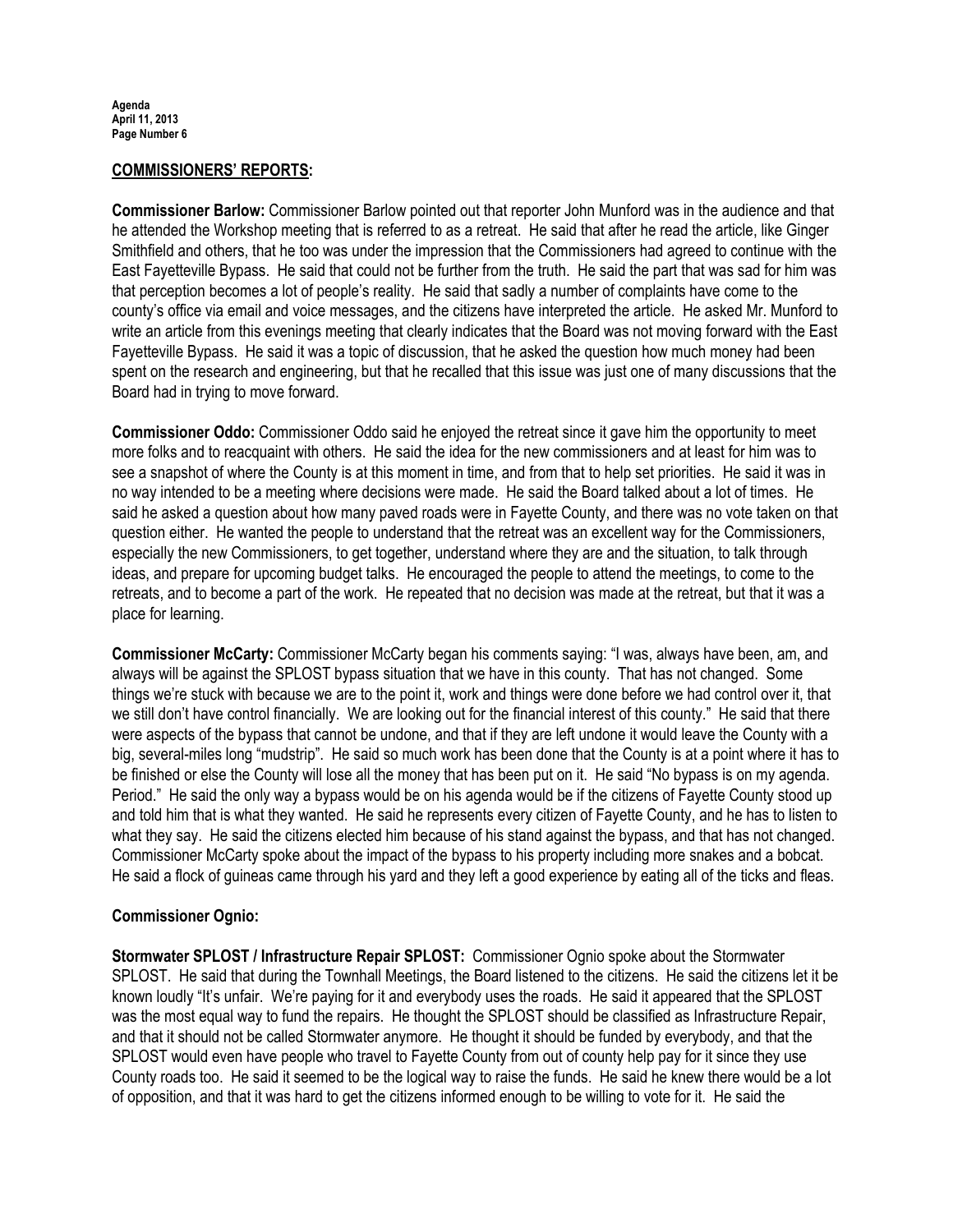#### Agenda April 11, 2013 Page Number 7

SPLOST would include the cities since they would get part of the SPLOST funds. He thought the County would have to go through an education, and that the citizens would have to vote on the issue. He said these were ideas that were taken from the citizens, and the County is trying to make the best of a situation that was dumped on the Board. He said there was talk about moving the Stormwater staff back to the General Fund, and that the Board is trying to fix things that are broken. He anticipated the Board would catch a lot of slack for doing its best in fixing what someone else messed up.

Issue Concerning Opening County Ball Parks on Sunday Morning: Commissioner Ognio said he was at a meeting a while back and someone came to him asking him to look into the situation with the ballparks. He confessed that he has not followed through as he should, but he wanted to mention the issue. He said the person would like to see the County not allow games on Sunday mornings. He said he understood there were different ways to look at the issue, and that while he attends church he also has had kids who play ball during that time. He said he sees both sides of the issue, and he thought that someone in there he wanted to encourage some of the church goers to go after church to the ball games and be a part of it. He said it was free entertainment. He thought it would be nice to see more people at the ball fields. He said he would look into the issue for the pros and cons, and see how it goes from there.

Commissioner McCarty: Commissioner McCarty reminded the audience that the meeting was being shown live on Channel 23, and if everything continues to work okay the plan would be to have all Commission meetings live on Comcast Channel 23. He said as the County continues to move along, the meetings would be streamed so that anybody with a computer could watch the meetings and other live events.

Ray Watts: Mr. Ray Watts said his comments concerned Old Business Item 12. He thought it would be helpful that, once a quarter, the Board should put out something that says "I saved \$10,000 here, I saved \$12,000 there". He said the information is contained on the Agenda, that ten other people know it, but the people out there have no idea how much money the County saved in the first quarter. He said it would be a good time to make a report on the matter, and then to have quarterly reports.

Chairman Brown: Chairman Brown replied to Mr. Watts says staff was currently working on his suggestions. Concerning the East Fayetteville Bypass, Chairman Brown said it was the only project everybody agreed on and was the one project that did not get built in the whole SPLOST. He said it was the epitome of what could go wrong in some of the SPLOST situations. He thought something would have to eventually be done in that area. He said there were some opportunities to pick up some right-of-way at some very low prices, and he thought the Board may want to consider that later on before the land becomes much more expensive. Concerning the SPLOST for core infrastructure, was because Peachtree City already has a large bond that they just approved. He said Peachtree City is talking about using their proceeds of a two-year SPLOST to maintain cart paths and repaving roads. He said the County has not yet heard back from Peachtree City and therefore does not know if the city will participate. He said if the City of Peachtree City does not participate then the SPLOST would go away since the County has to have the participation of the cities. He said if SPLOST does not occur, the County would have other options to utilize. Chairman Brown added that he was mourning the death of former Prime Minister Margaret Thatcher, the greatest woman-leader-politician in the modern era. He said she was a woman he loved to read about, and that next to Winston Churchill she was one of his all-time favorites. He said she would be missed.